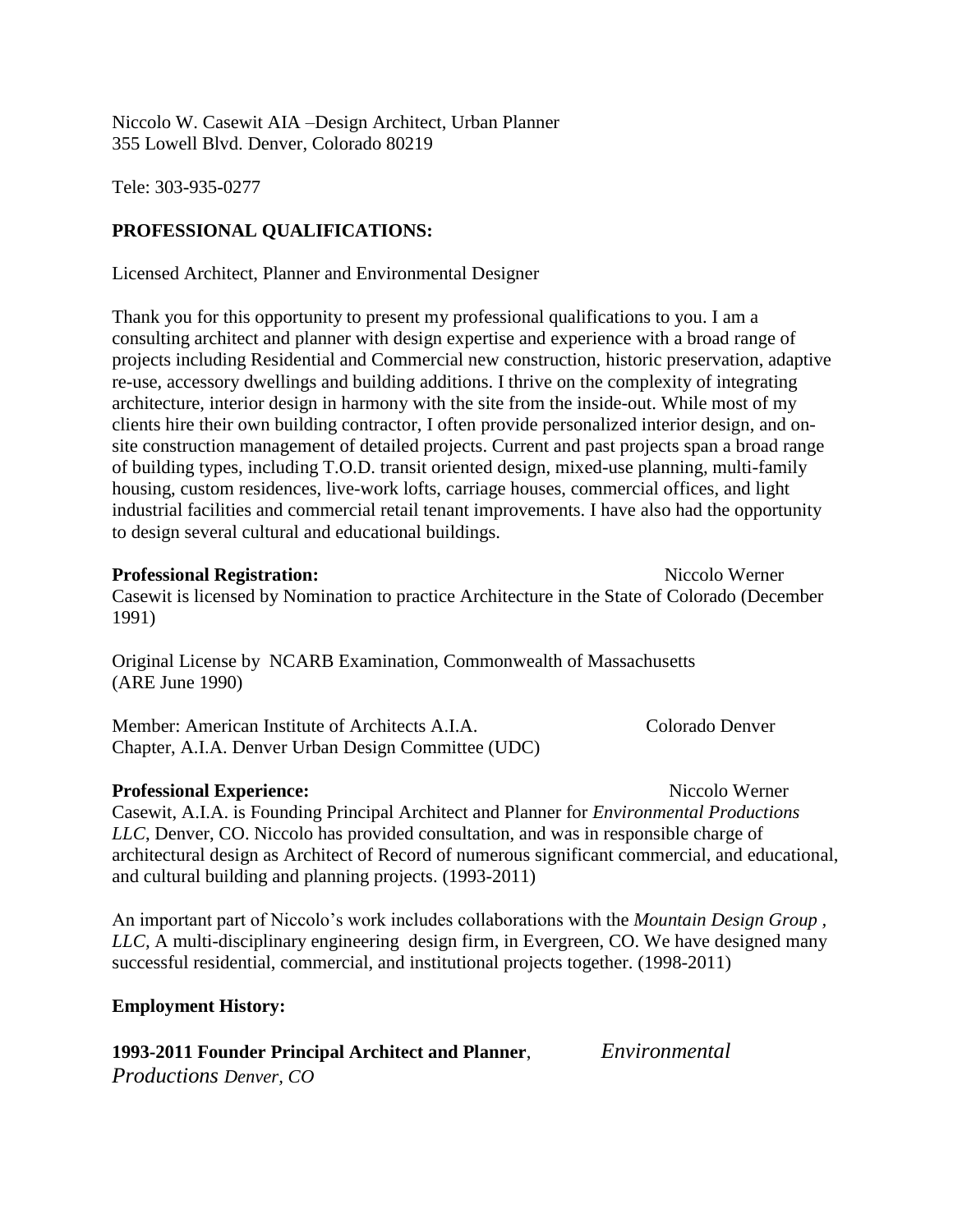**1990-1991 Architectural Designer,** *Urban Design Group/* 

*Inc, (UDG) Denver, CO*

**1989-1990 Apprentice,** for *Kenyon C. Bolton III Architects, Cambridge , MA* 

**1987-1989 Designer***, Davis and Marks Architects, Boston , MA* 

**1985-1987 Researcher**, *Shun Kanda Associates* , *Cambridge , MA* 

**1980-1983 Design Draftsman,** *The Engineering Partnership* , *Boulder, CO* 

**1978 Pre-wire Installer,** *Mountain Bell Telephone Co* , *Denver , CO* 

**Education:** 

| <b>M.I.T.</b> Master of Architecture | <b>Massachusetts Institute of</b>  |
|--------------------------------------|------------------------------------|
| Technology, Cambridge, MA 1987       | (awarded the MIT-AIA School Medal) |

Graduate Studies Architecture and Engineering (*AIA Scholar*) **University of Colorado-Denver**, **CO Fall 1983- Spring1984**

Bachelor of Environmental Design (*with Special Honors*) **University of Colorado at Boulder**, CO 1983

**Architecture Studies in Munich Germany**-International Exchange Scholar (Germany; DAAD Exchange Scholarship) *T.U.M. Technische Universitaet Muenchen*, Munich, Germany Fall 1980-Winter 1982

### **Professional Affiliations:**

**A.I.A.** American Institute of Architects, *active member*, Denver, CO **A.I.A.** Denver/ Urban Design Committee (UDC), **C.N.U.** XVII National Convention Local Host Committee

#### **Public Service:**

*Member/Advisor,* **Denver Regional Council of Governments (DRCOG),** Denver Colorado: Area Agency on Aging, Livability Committee. Advocating for universal design and accessory dwelling units (ADUs) in the greater Denver metropolitan region. 2008-2011

*Member/Advisor,* **Friends of Granny Flats,** Denver Colorado: Advocating for Denver's new zoning code which allows the construction of new urban carriage houses in many Denver neighborhoods. 2007-2010

*Mentor/Teacher,* **Voices on Canvas,** Denver Colorado: Advocating for the art in the community and working with children to understand the city around them. A recent project included a **Lego**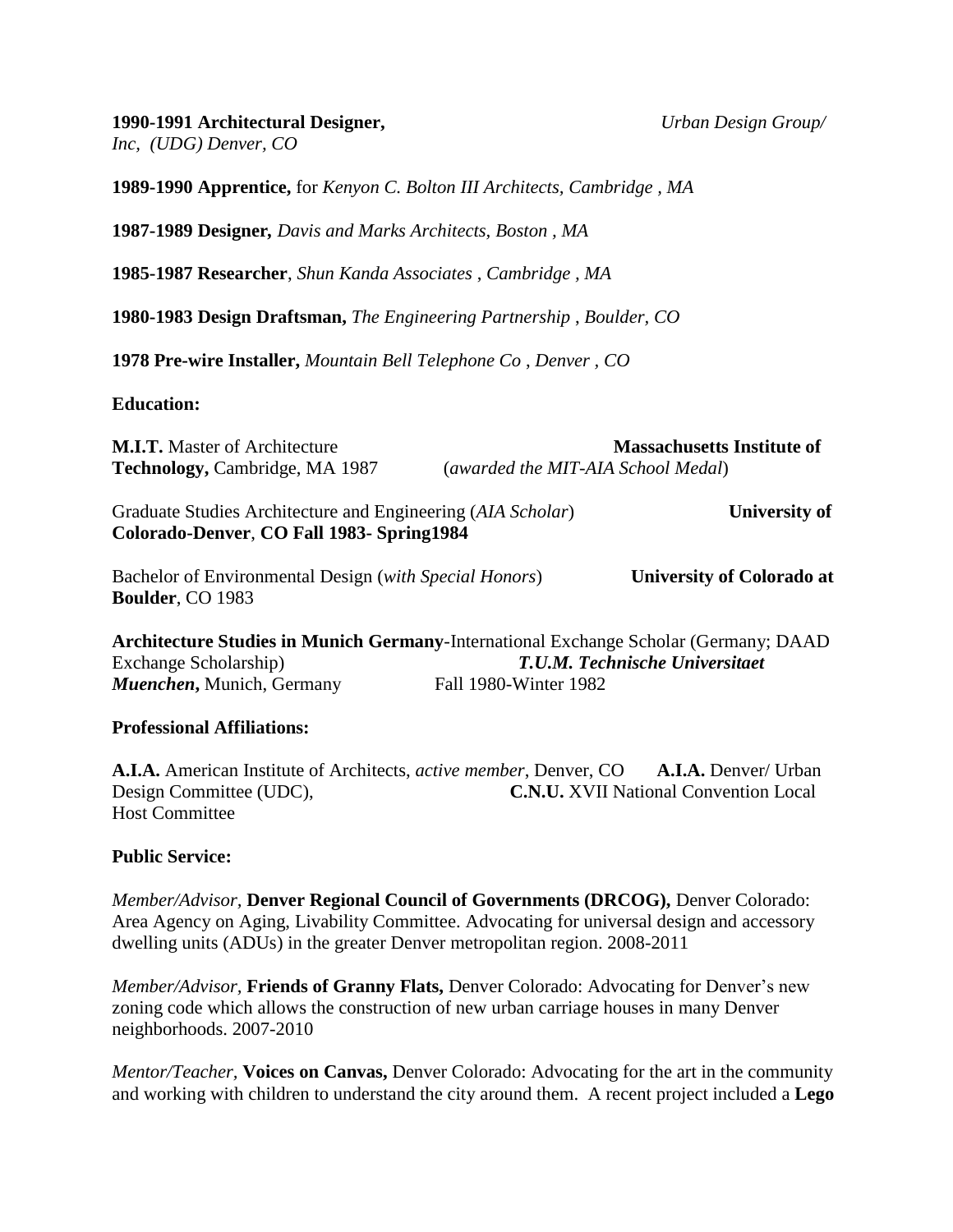**Competition** for children ages 5-15 to build a whole townscape in Legos applying the latest form-based new urban planning principles. 2010-2011

*Chairman,* Lincoln Hills History Committee of the Winks Lodge Advisory Board (WLAB) Denver, CO **Beckwourth Mountain Club and Outdoor Education Center, Winks Panorama Lodge**, Pinecliffe, CO

*Member*, **Denver Mayor's Infrastructure Priorities Task Force** (IPTF) Transportation Sub Committee. 2006-2007 Member- *Prioritizer* of Denver Public Works Transportation Projects totaling \$146 m. Bond Issue "D" approved by 66% of Denver voters November 2007

*Candidate for* **Denver City Council, District #3** *(West Denver)* City and County of Denver. Denver, CO (January-May 2007)

*Architectural Planning and Urban Design Advocate:* **A.I.A. Denver Urban Design Committee**, Denver, CO (2004- 2010)

*Co-Presenter* TOD Citizens Academy, **Transit Alliance**, Denver (Feb 2007)

#### **AIA/UDC Ambassador to Denver Planning and Community Development:**

-Denver's new Form-based Zoning Code, Professional *Advisor* and *Advocate for Form Based Zoning* (2005- 2010) -Main Street Zoning-East and West Colfax Corridor Plans, *Charrette Participant* and *Advocate for Form Based Zoning* (2004- 2009) -Denver City Council Blue Print Committee, Drive-Thru Zoning Ordinance Sub-Committee (April 2005-June 2006 ) *-Design Advocate at Public Meetings and TOD Station Area Plans:* RTD -FASTRACKS West Corridor Station Areas Participant (2005-2009)

*Associate Producer and Executive Producer* member of the A.I.A. Documentary Film: *"TOD: Reshaping the Great American City"* which explores Transit Oriented Development as a viable planning alternative. *Produced* with Director Dave Edwards, Emotion Pictures Productions , Denver (DVD 2007)

-Downtown Area Plan *Participant* (August 2006)-Strategic Transportation Plan (STP), *Participant* (February 2006) -Civic Center Park Master Plan, Charette, *Participant* (Fall 2004) -Blue Print Denver Comprehensive Plan, *Assessment Participant* (Dec 2004) --Denver Union Station- Public Spaces *Charette, Facilitator* (April 2005) -Saint Anthony's Hospital Charette*, Urban Form Facilitator* (Spring 2006)

*Co-Presenter* 2007 Saving Places Conference, history and architecture of Winks Lodge and Lincoln Hills (Gilpin County) , with the Beckwourth Mountain Club and Dr. Modupe Labode, State Historian, (2007)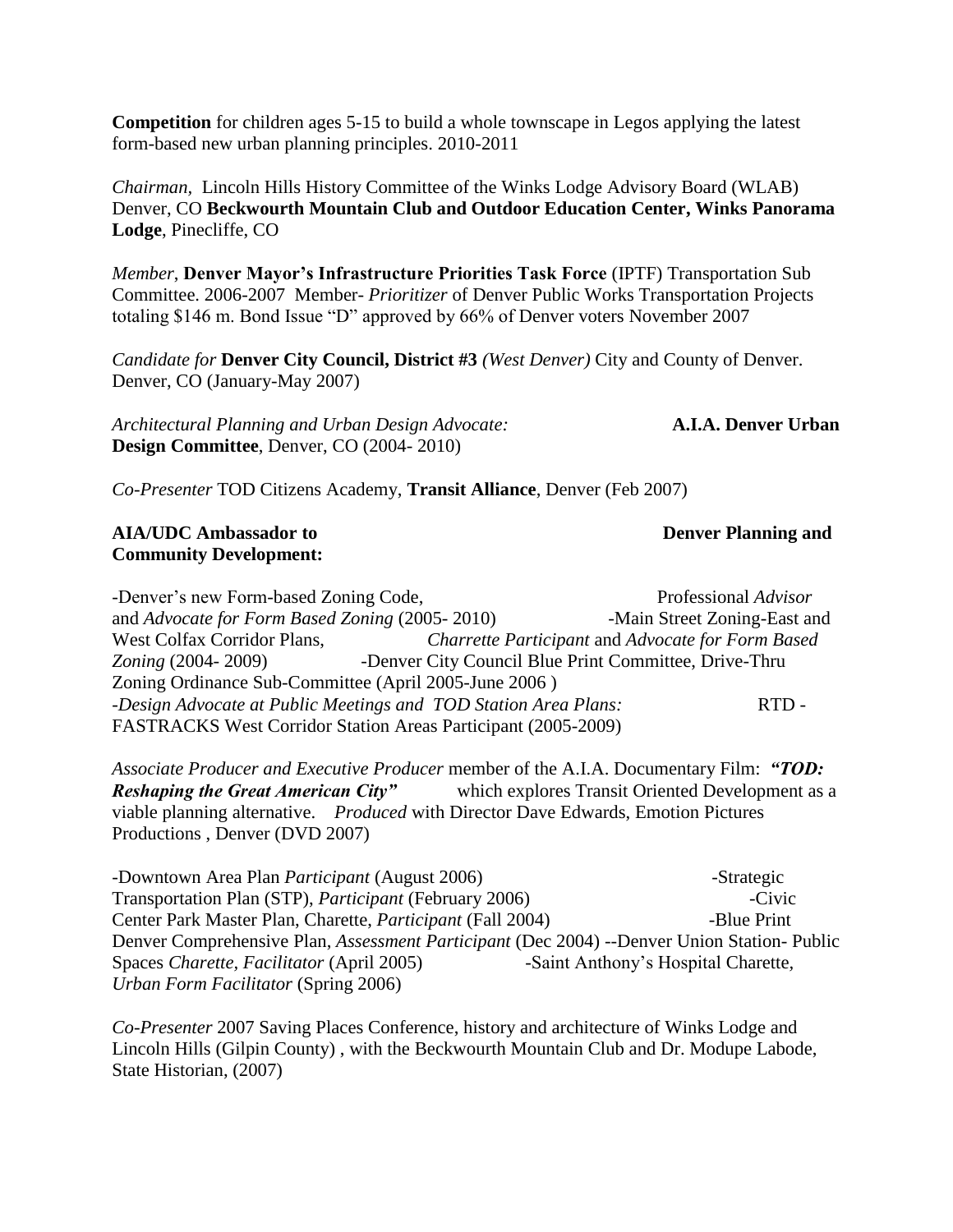Black American Museum of the West (BAWM) Denver, CO *Curatorial Assistant* and Exhibit Installations. Program Design. (Summer 2005)

Denver Neighborhoods (DNA) Leadership Conference, *Participant* (Fall 2004 and June 2007, June 2008 with Friends of Granny)

Denver Mayor's Commission to End Homelessness, AIA *Public Advocate,*  (Spring 2004- Spring 2005)

Denver Philharmonic Orchestra (DPO), *Second Violinist, Second Desk* , Denver, CO (1997 current) Member of Board of directors 1998-2007

Historic Elitch Gardens Design Committee, Highlands ' Garden Village Development PUD, *Participant* WHNA West Highlands Neighborhood Association, Denver, CO (1997-1999)

Denver Habitat for Humanity, *Volunteer* with Lafarge Corp, Volunteer sliding door installer at (2) duplexes located in Berkeley Park on Sheridan Blvd., Denver, CO (May 1999)

### **NICCOLO CASEWIT DESIGN ARCHITECT and Planner MULTI-MODAL ARCHITECTURE: TRANSIT-ORIENTED DESIGN ( T. O. D .)**

**(2008-09) Proposal for Main Street Mixed-Use (MS-3) Apartment building near Denver University Station:** Feasibility & Pre-Design- East. Evans Ave. 60 units, 70,000 GSF

**(2008-10) Evans-Overland Station Planning, SoBo Development:** Developing district wide small dwelling infill (SDI) strategies including Accessory carriage houses, cottages, casitas, *maisonettes*, and modular row-homes and coach-homes.

## **(2008-10) Sperling-Morris Carriage House Prototype : Phase 1-garage completed 2008, Phase 2-Second floor care-givers Accessory Dwelling Unit in Planning Stages. Platt Park Denver.**

(2008-2009) Documentary Feature Film**: "Sprawling from Grace; driven to madness"** (©2009) 82-minutes *Co-Producer* of the documentary Feature Produced by Emotion Pictures Productions, Denver, CO. David M. Edwards, Director, editor, and writer.

The documentary feature film explores the unintended consequences of Sprawl on the largest U.S. cities with Peak-Oil looming just ahead of the worlds consumption rate of petroleum resources. The Film was shown to audiences across the country receiving excellent reviews at the Provincetown; Breckenridge, and Charlotte, Film Festivals, and also screened at the DNC National convention in Denver at the Starz Greenroom; Director-Producer David Edwards was recently honored for his public service at The Clinton School of Government in Little Rock where the film screened in October 2008. The Documentary garnered a top festival award at the "Politics on Film" in Washington D.C. in May 2009.

# **(2006-2007) AIA/150 & AIA DENVER Educational Documentary Film: "Transit Oriented Development (TOD): Reshaping the Great American City" (**©**2007) the 60 minute**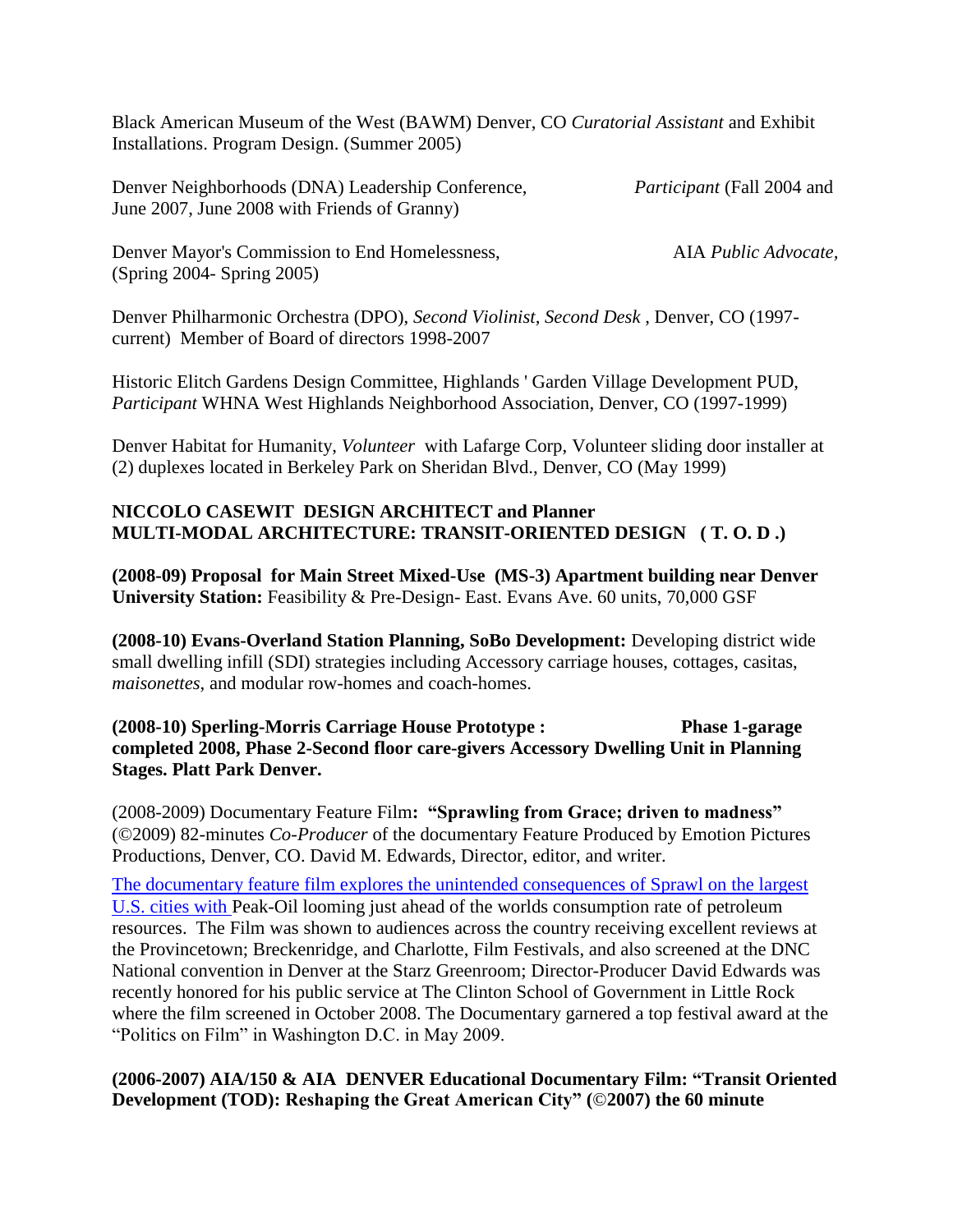*Associate Producer and Executive Producer* as member of the A.I.A. Denver Urban Design Committee (UDC),of the Documentary Film. Produced by AIA Emotion Pictures Productions, Denver, CO. David M. Edwards, Director, writer. The documentary film explores the negative impact of sprawl on the largest U.S. cities and the promise of transit-oriented development (TOD) as an alternative. (60 min. educational version was distributed by the AIA Denver UDC in (June 2007).

**(2003-2005) Rocky Mountain Harley-Davidson Service Shop Offices and Showroom. Castle Rock, CO.** A unusual utilitarian store and shop design for a local favorite transportation alternative. A hybrid pre-manufactured steel building is married to a dramatic masonry entry element with aluminum "reyno-bond" building skins installed on-site. The entry features a giant architectural element inspired by the trademark Harley Davidson "Twin-Vee" engine block. Generous curtain walls and overhead doors help define building identity/ and functions. The two floors are naturally day-lit from above by full length transom windows at the roof. Owner/Developer: Ms. Kathy Yevoli, Contractor: Wedge Core Metal Buildings. Architect of Record: Mountain Design Group. **Project Statistics:** Gross Floor Area: 11,140 SF Mixed Occupancies on two floors with the Storage Mezzanine.

#### **(1998-2004) Carvon Development Proposal, Durango Mall HWY 550/160, Durango,**

**Colorado.** *Niccolo Casewit: Principal, Development Architect/ Master Planner* Environmental Productions, LLC with Bechtholt Engineering (Civil) *Niccolo Casewit* has worked closely with the Richard Carleno and the Von Feldt families of Durango to realize a conceptual master plan for the 70-acre site located along the Animas River two miles south of Durango's historic main street. As with most resort communities, housing, recreation, and multi-modal transportation are priorities for Durango inhabitants and visitors. The development calls for housing, mixed-use retail, commercial offices, and even some light industrial to be integrated with a new outdoor style pedestrian mall. We presented land use proposals, conceptual plans, and subdivision plans to the City finalized road options, bicycle paths, and pedestrian bridges with the Durango Planning, Engineering, and Recreation Departments. With CDOT, GOCO, and Trails 2000, we facilitated the creation of a 1 mile-long bike trail and conservation easement along the old railway bed following the Animas River. Von Feldt, Principal **Project Statistics:**  70 Acre Site, 300 housing units, 150 Room Hotel, and 300,000 GSF Commercial Retail.

*(***2001-2002) Northglenn Dodge Automobile Service Facility and Offices** Commercial New Car Services

*(***1998-2000) Brundage Bone Concrete Pumper Truck Facility and Offices** Light Industrial, warehouse, and company offices

*(***1990-1991) Telluride Mountain Village Gondola Terminals** As design team member Niccolo was in charge of Gondola integration and site planning of this early TOD design funded with FTA funds connected TMV parking to the village gondola station transfer platform which was also the roof of the ski school and ski shop. The transit amenity combined with mixed uses helped reduce traffic congestion and helps define the Telluride Mt. Village as a people place. Niccolo was an employee of the Urban Design Group/ architect of Record, James Bowen Design Architect for Telluride Mountain Resorts.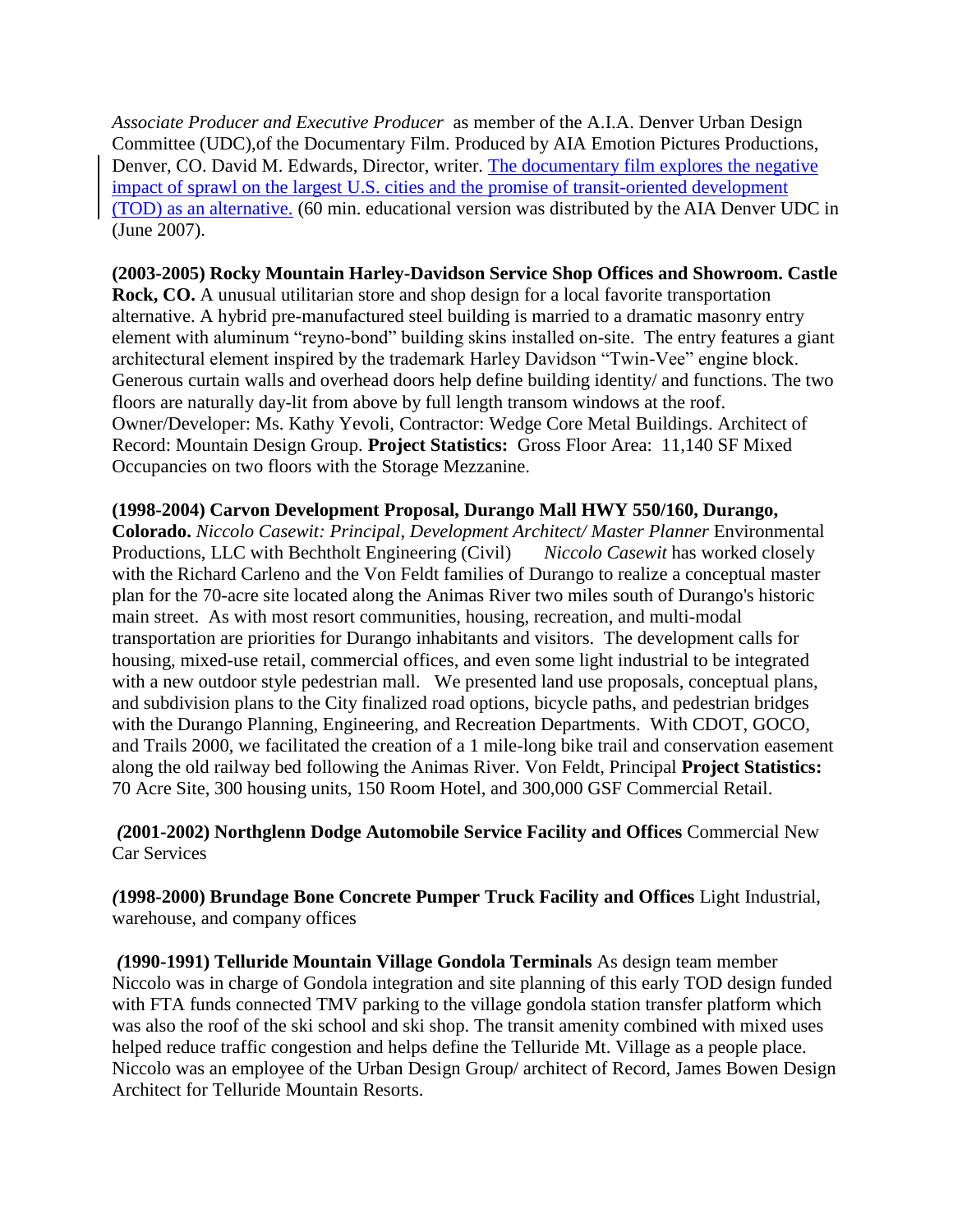*(***1990-1991) Denver Tramway Building,** Adaptive Re-Use Conversion of the old DTC street car barn into the DCPA National Theater Conservatory class rooms and administration. As Employee of the Urban Design Group/John Carney architect of Record.

*(***1990-1991) Denver Dry Goods Building, Adaptive Re-Use** Conversion into the Denver Dry Lofts, R. Waxman's (Wolf) Photos, and other Mixed-use Retail. This is one of Denver's first TODs. Niccolo was an employee of the Urban Design Group/John Carney architect of Record.

**(1989) Boston Visions Competition,** Exhibited Proposal for Air Rights over the Massachusetts-Turnpike. The competition was a significant influence in the eventual re-development of Boston after the Big Dig. Our "orange street proposal" included a Mass-"T" - Purple Line-Commuter Station – and a Concert hall & Arts center Mixed-use Proposal Washington St. Near Chinatown Boston.

**(1986) An Architecture of Substance at MIT,** Seminar with Zaha Hadid Stanley Saitowitz with others. Transit Oriented-Design Proposal for a Transit Information Kiosk and a multi-story Human Services Building located at Central Square-Boston "T"-Redline, Cambridge, MA

**(1982-1983) RTD Transit Village-Broomfield Station: TOD Mixed-use Development** A University of Colorado, Environmental Design Studio Proposal. David Paulson, Professor.

# **ARCHITECTURAL AWARDS and DESIGN COMPETITIONS:**

**A.I.A. National Grassroots Award for Community Education and Outreach** shared with the Urban Design Committee for the AIA/150 TOD Film. (2008)

**A.I.A. Denver James Sudler Award for Community Service** shared with the Urban Design Committee for the AIA TOD Film. (2006)

**Small Beach House Design Competition** Costa Rica, *Fourth place*, Miami , FL (2003)

Denver Botanic **Gardens "Bird-Haus-Bash" Fundraiser**, Bird house Entry was displayed and *Purchased* benefiting DBG, Denver, CO (1997)

**Denver Central Library (DPL) Competition,** *Finalist* team member with Urban Design Group/Inc.(UDG), Denver, CO with R.A.M. Stern Architects, NY, NY (1991)

**Boston "Visions Competition",** Team submission *Exhibited* submission at The Boston Architectural Center, Boston , MA (1989)

**Bank of Boston Mission Hill "Live-Work Artist Housing"** Competition, Boston, MA; *Exhibited* Submission with Shun Kanda Architects, Cambridge, MA (1988)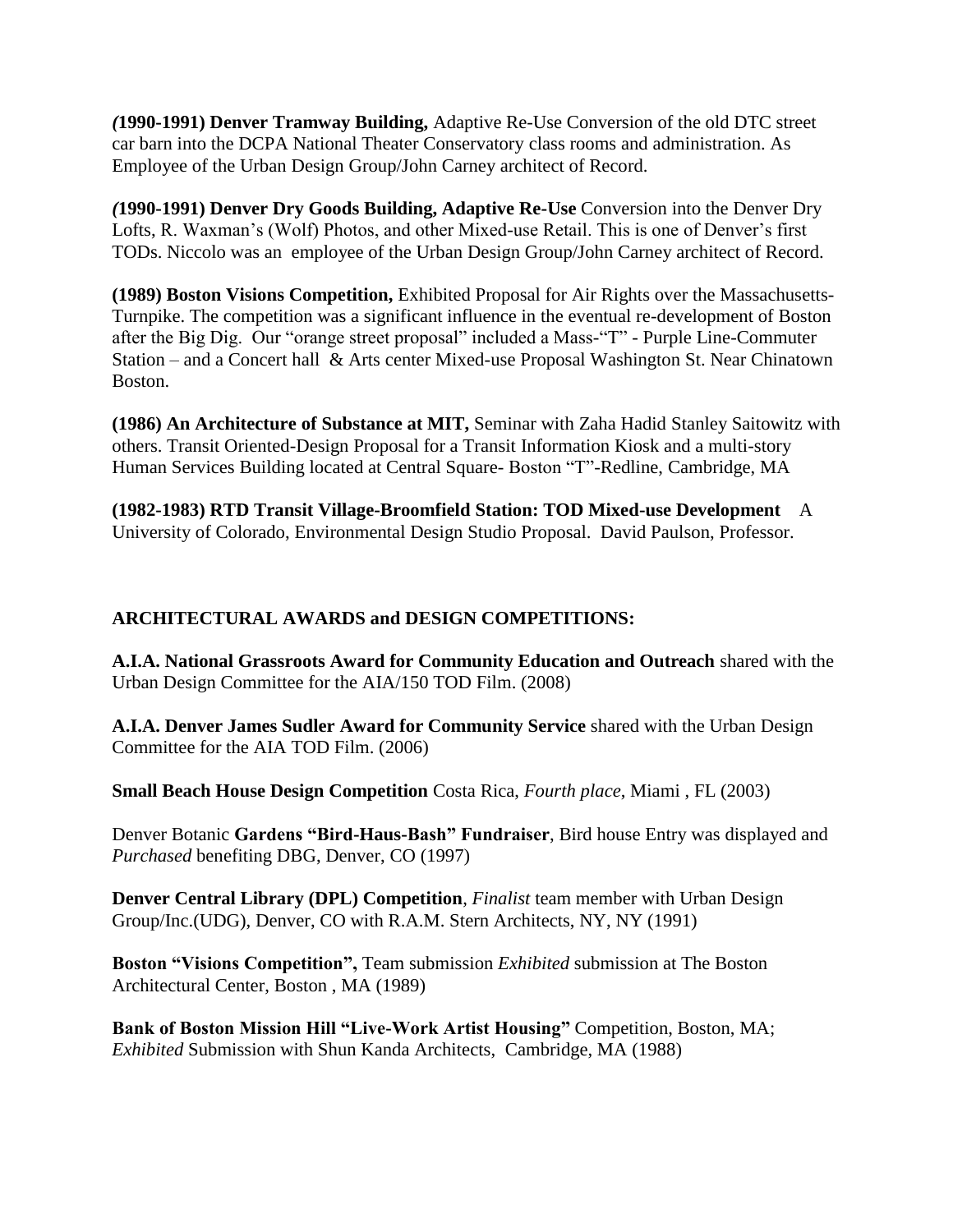**MIT -A.I.A**. **School Medal** , Master's Thesis on Architecture and Music, Cambridge, MA , (1987)

**Indira Gandhi National Center for the Arts (IGNCA) Competition**, *team member* with P. Lukez, W. Porter, A. Badshah, C. Verhulst, and others. *Exhibited*, New Delhi , India (1986)

**A.I.A.** *National Foundation Scholarship* , University of Colorado, Boulder, CO (1983-84)

**Colorado Governor's Passive Solar Design Award** for the Colorado Mountain College Atrium, Glenwood Springs. *HVAC Draftsman* The Engineering Partnership, with Marvin Sparn, Boulder, CO (1980)

**President's Leadership Class** (PLC) *State Scholarship* in Business Administration, University of Colorado, Boulder, CO (1979-80)

**Denver Art Museum (DAM)** *First Place Award* , DPS United Bank All City High School Art Exhibit, Art instructor: Debra Zinn, Manual High School, Denver, CO (1978)

**National Federation of Music Clubs,** (NFMC) *Superior Rating* Junior Concerto performances, Violin teacher: Riccarda Mooney McQue Denver, (1976, 1975)

**Rocky Mountain Philatelic Exhibition** (ROMPEX) Junior *Grand Prize* (1975, 1978) "Aviation on Stamps and Covers" a personal collection of First Flights and Zeppelin Mail.

**U. S. Ski Association, (USSA-RMD)** Colorado. *Ranked* "D" ski racer in Alpine Downhill (1975) Wolf Creek Pass.

# **TEACHING and PROFESSIONAL RESEARCH:**

**2011 AIA Denver Confluence,** *Co-Presenter,* Housing alternatives, Accessory Dwelling Units (ADUs) in Conjunction with Design for the other 90% at Redline Denver.

**CNU:** Congress for the New Urbanism Colorado Chapter XVII National Convention Host Committee member Regional Projects Book Research, Co-editor and writer on TOD and future of Denver Urbanism- published in June 2009 (June 2008-2009)

**DRCOG:** (Denver Regional Council of Governments) AAA Area Agency on Aging, Livability Subcommittee, presenter and advisor to the Strategic Plan for Accessory Dwelling Units in the 22 County Denver-metro region.

**CPD-Denver Community Planning and Development Channel 8 Public Television:** Niccolo organized several Educational Screenings of the TOD film including A collaboration with Inter-neighborhood Cooperation INC; and Denver Community Planning and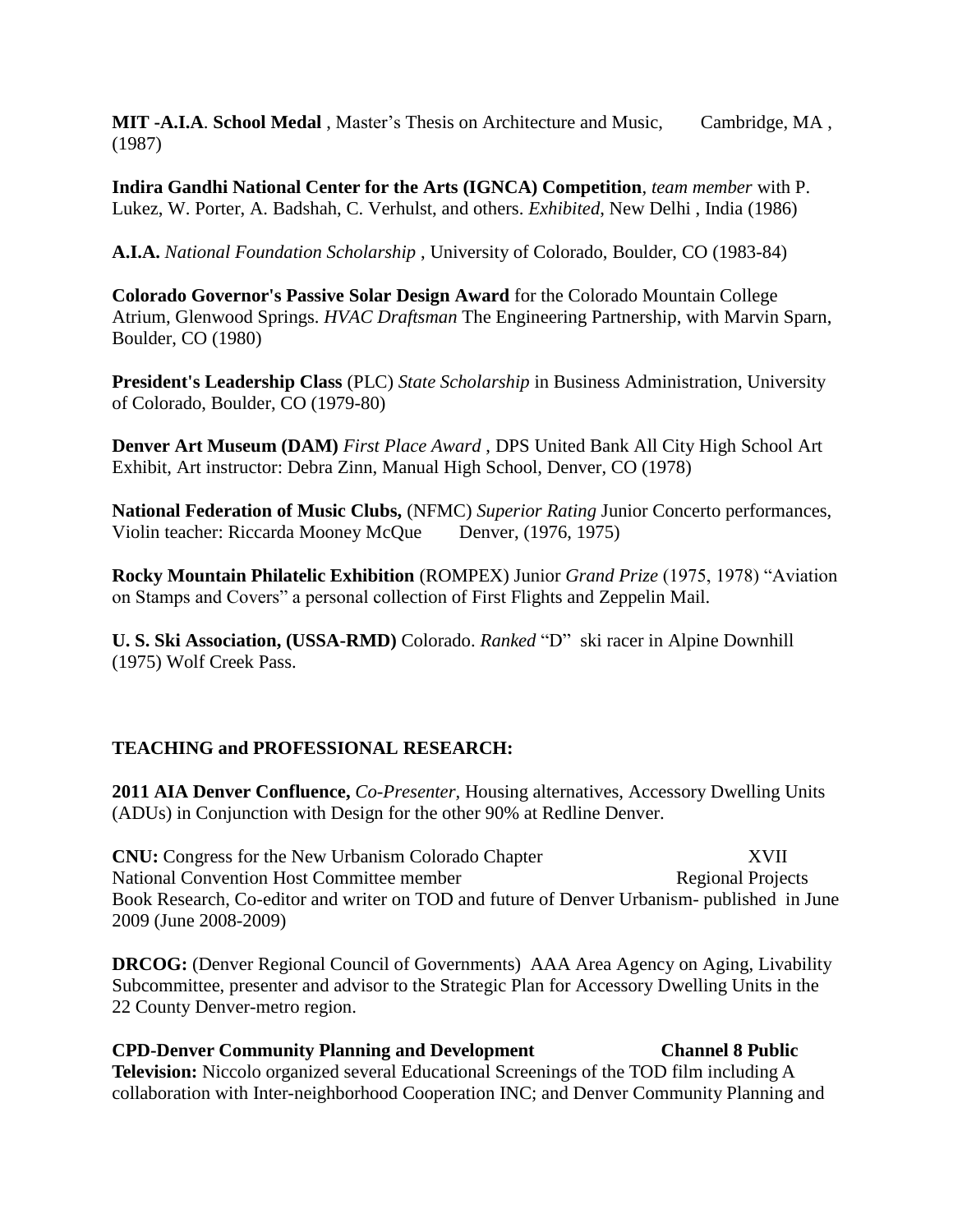Development Channel 8 Public Television which included a televised Panel Discussion on TOD: *Can Denver become a Transit City?*(June 2008)

**University of Colorado-Boulder,** Gave seminar/ lecture on Ethics in Architecture to Environmental Design students taught by Susan Gunn Doctoral Candidate. (Spring 2010 )

**University of Colorado-Boulder,** *Guest critic* for final presentations School of Architecture to Environmental Design 4<sup>th</sup>-year students taught by Professor Bob Flannigan. (Spring 2011)

**University of Colorado-Denver,** Graduate School TOD Urban Design Studio, George Hoover, distinguished professor. *Visiting design critic*, Mid term and Final reviews of Transit Oriented-Development at Colorado Center, Denver. (Spring 2006 and 2007)

**2007 Saving Places Conference,** *Co-Presenter,* history and architecture of Winks Lodge and Lincoln Hills (Gilpin County) , presented with Beckwourth Outdoors Cheryl Armstrong and Dr. Modupe Labode, State Historian, (Feb 2007)

**TOD Citizens Academy,** Transit Alliance, Denver *Co-Presenter TOD Reshaping the great American City,* (Feb 2007)

**University of Colorado-Denver,** Graduate Architecture Studio, Mary Morissette, instructor. *Visiting design critic*, Mid term reviews of music academy designs. Denver, (Fall 2006)

**Denver Public Schools (DPS), Cole Middle School** , *Volunteer-mentor 5th and 6th Grades Saturday Math Class* , Denver, CO (Spring 2004)

**University of Colorado-Denver, Graduate Town Planning Studio**, Mark Burger, instructor. *Visiting design critic*, Mid term and final reviews of civic designs. (Fall 1994- Spring 1995)

**Massachusetts College of Art,** (MCA) Undergraduate Architecture Studio, David Vaughn, Patricia Seitz, instructors. *Visiting design critic*, Mid term and final reviews of 3 rd year students. (1989-90)

**Boston Architectural Center** (BAC) Undergraduate Architecture Studio, Co-taught with Laurie Friedman, "learning architecture" full semester design studio 4th year students (1988)

**The Architects Collaborative** (TAC) *Researcher* for Architect Rifat Chadirji. Prepared historical subject matter on beauty and proportions for award winning Islamic architect (1988)

**Massachusetts Institute of Technology (MIT) Department of Architecture,** Course 4.01, Architectural Form Making Studios (1985-1988), *Visiting Critic, Teaching Assistant* , *Researcher Curriculum Development* leading to a "kit of parts" collective housing studio concept. Created model and workbook teaching materials for first year design students with Shun Kanda, Professor, Cambridge , MA (1985-1988)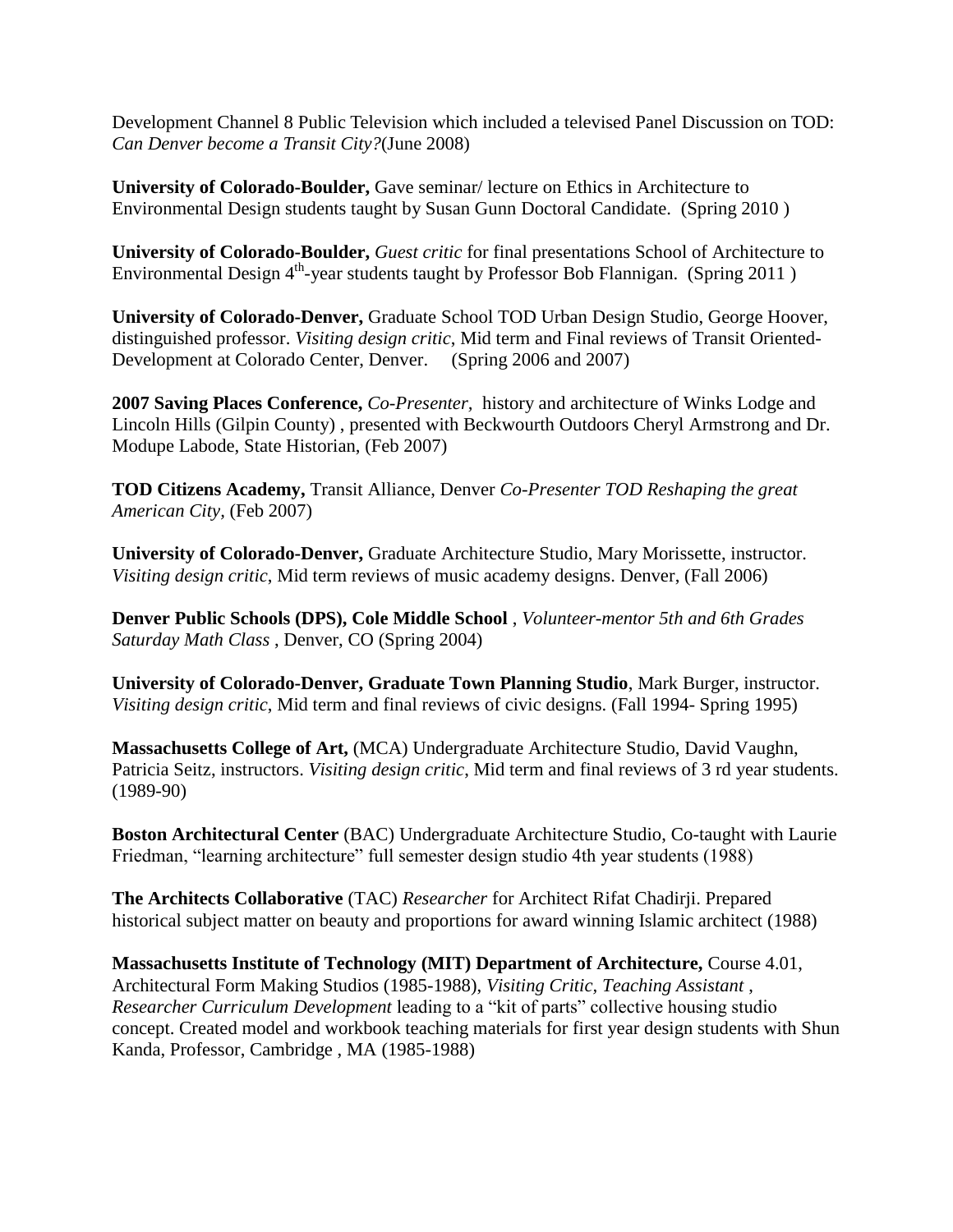## **Massachusetts Institute of Technology (MIT) Department of Architecture**, *Graduate*

*Instructor:*(*IAP*) workshop course "Expressive and Descriptive Watercolor Painting", Cambridge , MA (1986)

**University of Colorado-Boulder President's Leadership Class** (PLC) walk-about seminar. *Rock climbing instructor and guide.(1979)* 

# **MULTIMEDIA DESIGN and MUSIC PERFORMANCE:**

#### **FILM: (**©**2008) the 82-minute**

**Feature-Documentary Film: "Sprawling from Grace; driven to madness"** *Co-Producer* of the Documentary Film. Produced by Emotion Pictures Productions, Denver, CO. David M. Edwards, Director, editor, and writer. The documentary film explores the ravages of sprawl on the largest U.S. cities and the Peak-Oil looming just ahead of the worlds consumption rate of petroleum resources. The Film was shown to excellent reviews at the D.C. Politics on Film, Provincetown; Breckenridge, and Charlotte, Film Festivals, and also screened at the DNC National convention in Denver at the Starz Greenroom; Director-Producer David Edwards was recently honored for his public service at The Clinton School of Government in Little Rock where the film screened in (October 2008. )

**(**©**2007) the 60 minute TOD Educational Film: "TOD: Reshaping the Great American City"** *Associate Producer and Executive Producer* as member of the A.I.A. Denver Urban Design Committee (UDC),of the Documentary Film. Produced by AIA Emotion Pictures Productions, Denver, CO. David M. Edwards, Director, writer. The documentary film explores the negative impact of sprawl on the largest U.S. cities and the promise of transit-oriented development (TOD) as an alternative. (60 min. educational version was distributed by the AIA Denver UDC in (June 2007).

# **PERFORMANCE**

**Recent Solo Violin Performances at Art Openings:**

**-Joseph Juhasz and Rori Knudsen:** Installation "Homeward Bound and Always rains in Bergen"—Denver, Colorado December 2009

**-Heidi Jung:** Botanical Paintings—Denver, Colorado February 2010

**Recent Solo Jazz Violin Performances: Lena Horne Jazz at Winks Lodges:** August 2010, Lincoln Hills, Colorado **Winks Lodge Jazz:** August 2009, Lincoln Hills, Colorado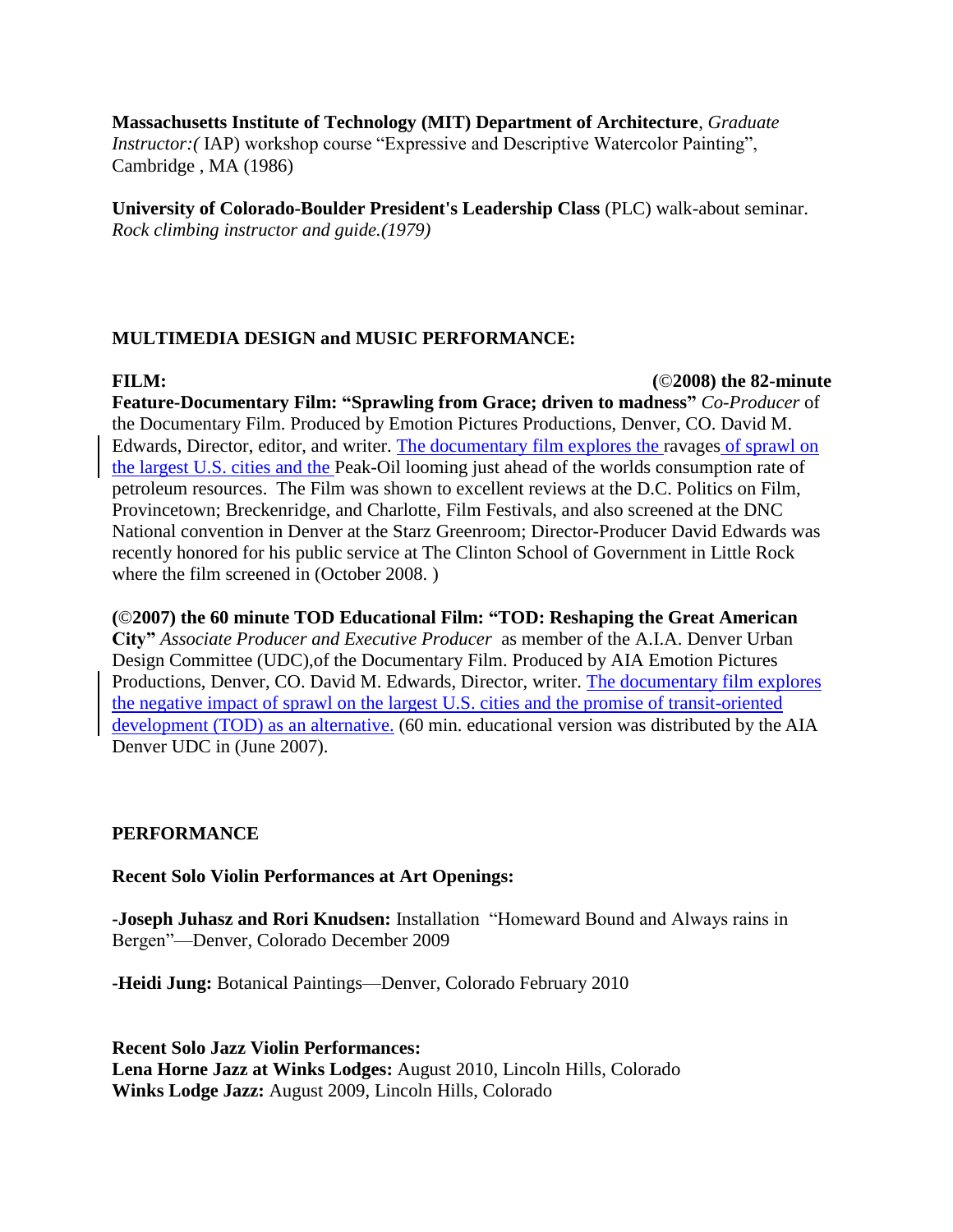**Colorado History Museum: Beckwourth Celebration:** February 2008, **Mizel Museum and Temple:** Children's Western History Concert.

Also Performing with the Band "Moe Perdue:" The Mercury Café., the Quonset Hut, the Bar-Bar, Denver 2010

**Denver Philharmonic Orchestra** (DPO) Adam Flatt- Artistic Director and Conductor, *Second Violinist* , Denver CO (1997-2011),

*Producer and Digital Mastering* Orchestra CDs ©2004,©2001): "Anton Bruckner's 5 th Symphony", Denver, CO (recorded by KPOF Feb 2002) ―Centennial Celebrations‖, Denver , CO (various by KPOF 1998-2001)

**German Broadcast Feature Segment** "Riding Rivers in Colorado on the "Hydro-Bronc", Produced by Barbara Munker *German Speaking American Actor, Live Action Shots on the Arkansas River. Niccolo's interview"* Reality Pioneering as I flew over a dam in side a hexagonal inflatable Tensegrety Gerbel- wheel-like flotation contraption..." RTL Television, Koeln, Germany ( San Francisco Office), *Actor* , *Reality Stunts* . *Niccolo was Filmed* from 3 wild camera locations with High-8 -On Location at the Gold Camp Resort in CO Buena Vista Social Club on the the Arkansas River . Sponsored by the Denver Visitors Bureau (aired July 1999 German Television)

**Denver East High School Choir Room**, *Design Architect* for renovations to the Historic vocal education and recital room (2,000 s.f.). Completed Phase I renovations to improve acoustics, and provide accessible ramp, and other improvements (2011)

**K. Denman Home Theater,** *Design Architect* 9.1 THX surround sound, fully automated, front projector, perforated screen Complete audio visual system, roomacoustical optimization. Plush interior Design by Noted innovator, Dennis Molitor. Cherry Hills Village, Englewood, CO (2002)

**Historic Belvidere Theater and Concert Hall** Central City Millennium Celebration, *Event Impresario*, Organized New Years Fundraiser with "The Shady Ladies" of "The City of Central " and the Centennial Philharmonic "lil' Vienna Orchestra", Central City, CO (1999-2000) *Also*: *Design Architect*, restored proscenium stage, main entry, adapted staircase, additions. Conservation Architect and Engineer of Record: Mountain Design Group, (1999-2007)

**E. Bunker Home Theater**, *Design Architect* 7.1 THX surround sound, automated rear projector, glass screen. Complete audio visual system, room acoustical optimization with Onwer. Evergreen, CO (2000)

**Bush-Wackers Saloon**-Idaho Springs Colorado Biker Bar, *Design Architect* Low cost stage, booth layout, modifications to entry, ADA WCs. Architect and Engineer of Record: Mountain Design Group, (1999-2000)

**Past Denver and Boulder Solo Violin Performances, (1991-2009)**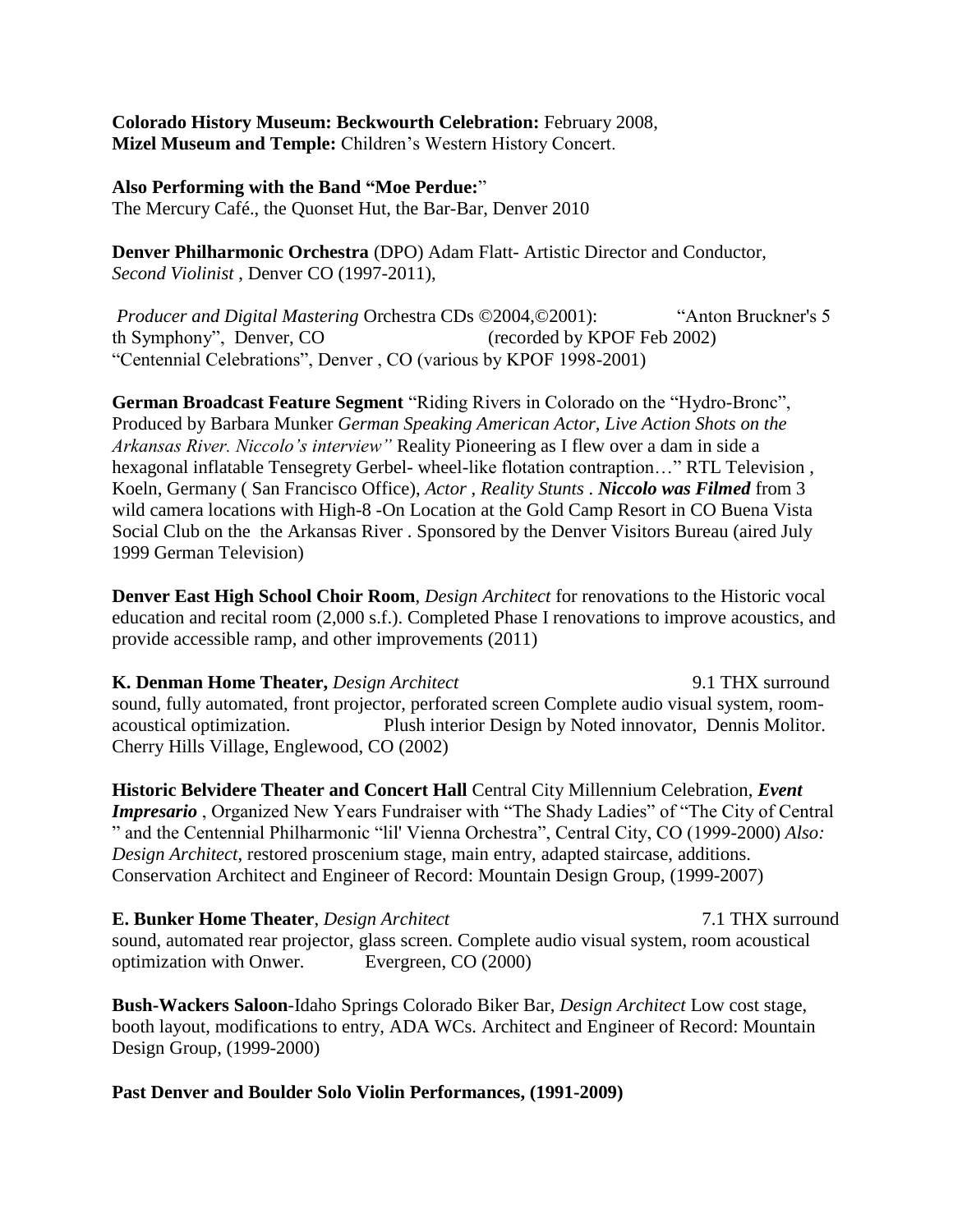# *Collaborations and Improvisations on Classical Violin; Zeta Electric Violin and amplified Viola, with:*

Steve Cruz, Pablo Torres, Rick Pruitt, "Bongo Bob", Erland Ortiz, Phil Becket, Doug Hovland, David and Lou Leftin and many others.

*Co founder* of the Bands: **The Roommates**, Urban Savannah, and Tres Jueros Flamenco.

*Diverse* Venues and event tech. management including:

**City Spirit Café,** Sally's Blake Street Alley, 23 Parrish, The Garage, Writers Square , Ruby, Neiman Marcus ("moments notice" strolling violinist), Capitol Hill Peoples' Fair,

Most recently Niccolo played the *Impressario* and soloist: **Jazz Events** at the Colorado History Museum, Mizel Museum, **Winks Panorama Lodge** in Pine Cliffe for **Beckwourth Outdoors.**

**CU-UMC** Glenn Miller Ballroom Benefiting: Colorado Aids Project and Boulder Community Parenting Center (1991 with Len Barron)

**MIT Museums** , *Researcher, Historical and Photographic Documentation* for a proposed Exhibition of Paintings by the German artist: Otto Fischer-Lamberg, "Second Generation Expressionists" With collections from the Moritzburg Museum, Halle a.d. Saale, Germany, and Jutta Meinel collection in Dessau , Germany (1989-93) We have recently revived International Exhibition Proposal (2006-2007)

**Future Sound Studios,** *Studio Design Consultant* ,Analog 8 track, Mixing console and Digital effects, DAT, control room, session recording, and isolation room. David Leftin Audio Engineer, Owner, Denver, CO (1991)

Educational Film Proposal : "Let's see how it sounds" The **Boston Chamber Music Society** Educational Film for Public Television, *Advisor and Consultant* for unrealized video film proposal and (NEA grant): "Let See How It Sounds-a Multidisciplinary Approach to Music Education (teaching music with architectural environments) Sarah Wilner, BCMS Director, MA (1990 film proposal only)

**M.I.T. Symphony** (M.I.T.S.O.), David Epstein-and Alan Yamamoto, Conductors, *Co-principal Second Violinist* , (1984-1990) Participated in symphonic recordings and premiers including:

*Recordings:* **Abbot Ruskin, Pianist.** (VOX-turnabout) Pantheon Music International, NY , NY (1985,1986,1987) Alexander Scriabin, Piano Concerto in f- sharp minor, Op. 20, Nikolai Rimsky-Korsakov, Piano Concerto c- sharp minor, Op. 30, Anton Rubenstein, Piano Concerto #4 in d- minor,

*World Premier Concert:* **Peter Child,** *"Thyrsus"* for Orchestra with computer play-back **MIT Experimental Music Studio** *(Kresge Auditorium May 11, 1985)*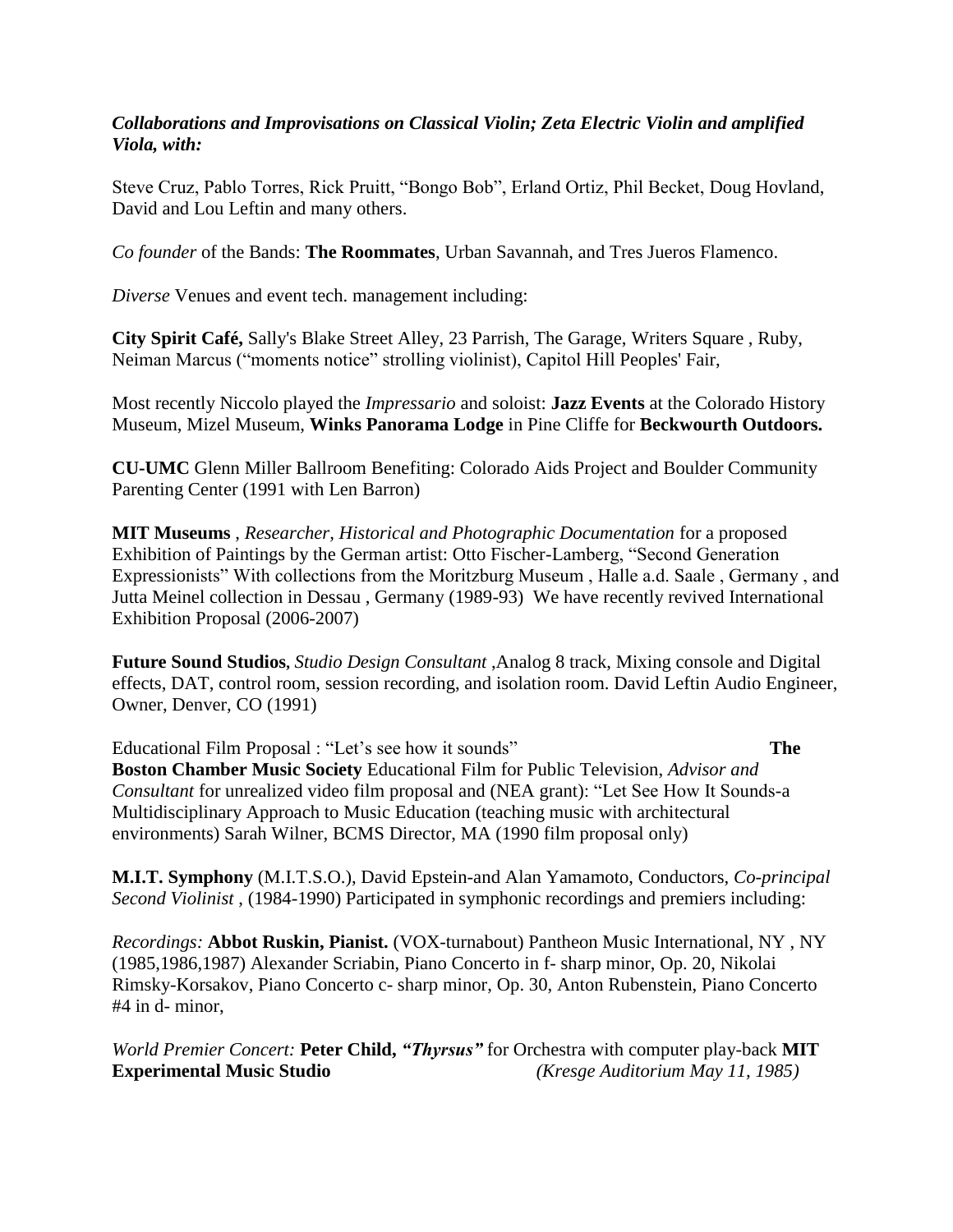**Boston Solo Performances:** *Collaborations and Improvisations acoustic and amplified Violin:,*  Harold Barreiro, prepared piano pianist, Mario Chakour, D. Johnson, Dr. Brother Blue "Boston's T-Orange Line "Haymarket Ron" Martinez among many others. Diverse venues including: Harvard Square Brattle Street and the COOP, The T-Green-line, Hanover Street North End, Boston Back Bay, The Fire-House Jamaica Plain, 1st and 2nd Church Marlborough Street, On the Cape Dunes-Provincetown , MA (1985-90)

**MIT Museums Exhibition of Architectural Renderings**, MIT Student Center , *Curatorial Assistant* to MIT Museums director, Warren Seamens, and Dr. Joan Loria curators, Cambridge , MA (1987)

**Ehrenfellner-EisBaer Productions**, Original feature length drama "Rolle Rueckwaerts" (trans. ―Back Flip‖) 90 min. Feature (1982) Salzburg Premier, *Niccolo Casewit- Sound Track Composer and Recording Artist, Violinist* An independent B&W Dramatic film production by Writer and Director Josef Ehrenfellner-Kluger, Munich Germany *Awarded "valuable" "wertvoll praedikat*  " rating by FBW (German Film Review) for "the dramatic integration and use of musical theme variations, and continuations, also instrumentation itself… a film far exceeding the productions of current young film makers..."

**Pam Brooks** (a.k.a. **Pamela Z**) Niccolo was a *Guest Recording Artist- Violinist* on Pam's Debut Solo Album: "Touching the Curve" on 3-tracks Perpetual Motion Records, Boulder, CO (1983)

#### **Boulder Theater, Original Ensemble Production: "If you rub**

**two sticks together" Len Barron** Director and writer, playing Albert Einstein, Niccolo Casewit-*Music Director, Violinist* , *Programming* and *Stage Set Design with CU Environmental Design Class.* David Paulson*, Professor.* Funded by the Peace Development Fund and City of Boulder, Boulder, CO (1982)

**The Naropa Institute**, Original Dance narrative and accompaniment, *Performance Artist, Violinist Actor* in *:* A contact dance piece "Italia" Written and Directed by Heuthir Whyte et Al., Boulder , CO (1983)

**Colorado Dance Festival** *Original Violin Composition* for: A modern dance piece "Indian Song" Directed by Eve Brady Paris, Boulder, CO (1983) (Also Performed at the Danielle Helander Studio in Boulder and in Denver at The Changing Scene )

**Boulder Performances**, *Collaborations and Improvisations acoustic and amplified Violin:* Pam Brooks a.k.a. Pamela Z, Erland Ortiz, Teenage-Tom Wasinger, Puna, Ancient Future, And others *Co founder* of the Hooples w/ Peter Knauer from Promises (1979-1983) *Diverse Venues*  including: Brillig works Bookstore Café, The Hotel Boulderado Mezzanine, The Blue Note, Tulagi's, Chataqua, Hannas' New Age Foods, Boulder Courthouse Lawn, The Naropa Institute, Boulder Creek Band Shell, CU-Old Main, Boulder, CO (1979-1981, 1983)

**European Engagements**: New World Orchestra, Terry McCullough, director, *acoustic and amplified Violin:* Collaborations and orchestral arrangements with Mickey Strehlau, Alex Schriefer and Dieter Lich, Terry McCullough, Busking withs David Bonney and others. *Diverse*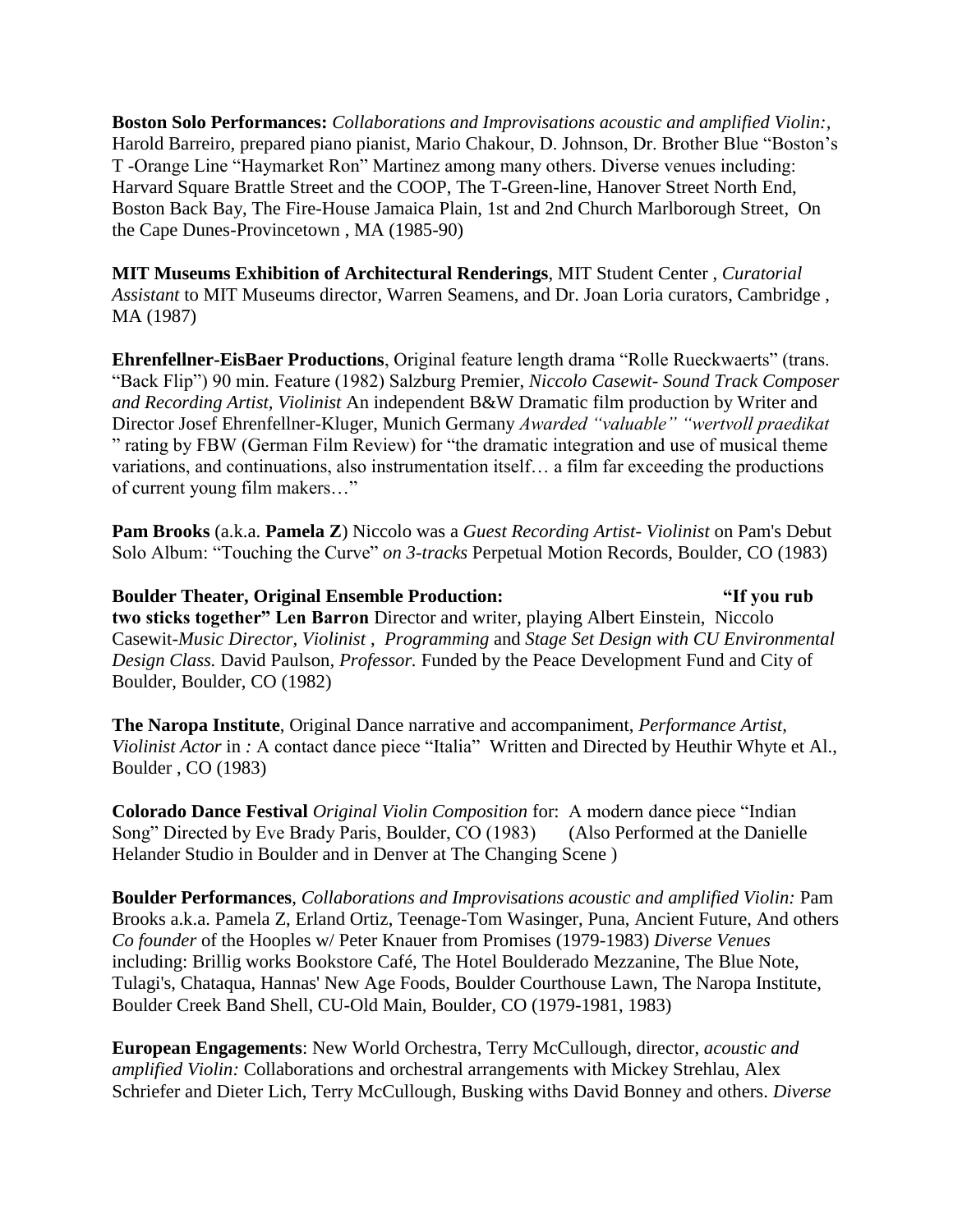Venues including: Schloss Nymphenburg, Eichstaett Burg, Schorr Braeu, am Marien Platz- Stadt Zentrum, Stockdorf Dorf Kirche, Munich , Germany (1981-1982) *Busking* with many others at the Plaka, Athens , Greece , in front of St. Stephen's-Vienna, Austria , am Dom Platz-Salzburg, Austria , Ponte Vecchio- Firenze, Italy , Ramblas-Barcelona(1981-1982)

**Eichwald Gymnasium Student Orchestra**, Student *concertmaster*, Bad Soden a.T. Germany (1976-1977) *Private Violin Studies with* Ricarda Mooney- McQue, (1970-1976) Mooney Strings (AFMC), Teacher was Violinist with Denver Symphony Orchestra Denver, CO Denver Public Schools, *tiny instrumentalist* Barnum Elementary, Gove Jr. High, Denver, CO (1969-1975)

# **BOOKS, BLOGS & PUBLICATIONS FEATURING WORKS BY or WRITTEN BY NICCOLO CASEWIT:**

*Author magazine article:* ―**Breaking Barriers with Multi-modal Transportation Infrastructure"** Icosa Magazine (Oct 2011) Article detailing progress being made in Denver on FasTracks http://www.theicosamagazine.com/metropolitan-denver

Co-author of the Book: **" Colorado Urbanizing: Experiencing New Urbanism" (2009)**  Kathleen McCormick, Editor; Published by McGraw Hill and te Colorado Chapter of the Congress for the New Urbanism (CNU), Niccolo was contributor and author of the TOD Projects Chapter, Denver's New Zoning Code, and Historic Neighborhoods including Santa Fe Drive, SoBo and East Colfax. Book also includes several projects which Niccolo worked on including The Denver Dry Goods Adaptive Re-use, Highlands Garden Village Old Elitch's Redevelopment, Overland-Evans Station Area Plan, and the Sperling-Morris Carriage House.

**Video Interview: "Colorado Confidential" and U-Tube (April 2007)** Niccolo Casewit is interviewed by Mark Mehringer, photo. 4-parts *featuring discussions about Federal Blvd. Becoming a Pedestrian-oriented people place, graffiti-vandalism, gang-crime, and other issues for Denver's City Council District #3 race*. BLOG Denver CO

Article: **"7 Run to Revitalize District" (April 2007)** Denver Post, written by George Merritt, photo. *Featuring the candidates and issues for Denver's City Council District #3 race*. Denver, CO

Article: **"Lost and Found Landmarks"** (2005) Denver Post, written by Kyle McMillan, photo. *Features list of Denver's Top 10 Lost Architectural Structures* : worth remembering as recalled by Denver architect, Niccolo Casewit member AIA Denver Urban Design Committee.

Article: **"History of the Alma Temple"** (Pillar of Fire Church Building ) Capitol Hill, Denver, CO (2004) Feature in the Denver Philharmonic Orchestra Concert Program. *Written by Niccolo Casewit* , Denver, CO , photos.

Article: **" Denver Development Shows Urban Growth Can Be Green"** (2004) The Sustainable Metropolis Magazine (Bellerphon Pub.) written by David Sokol. *Features design:* Highlands Gardens Village , J. Rose companies, Civitas Planners, With the West Highlands Neighborhood Association (WHNA) design committee, photos.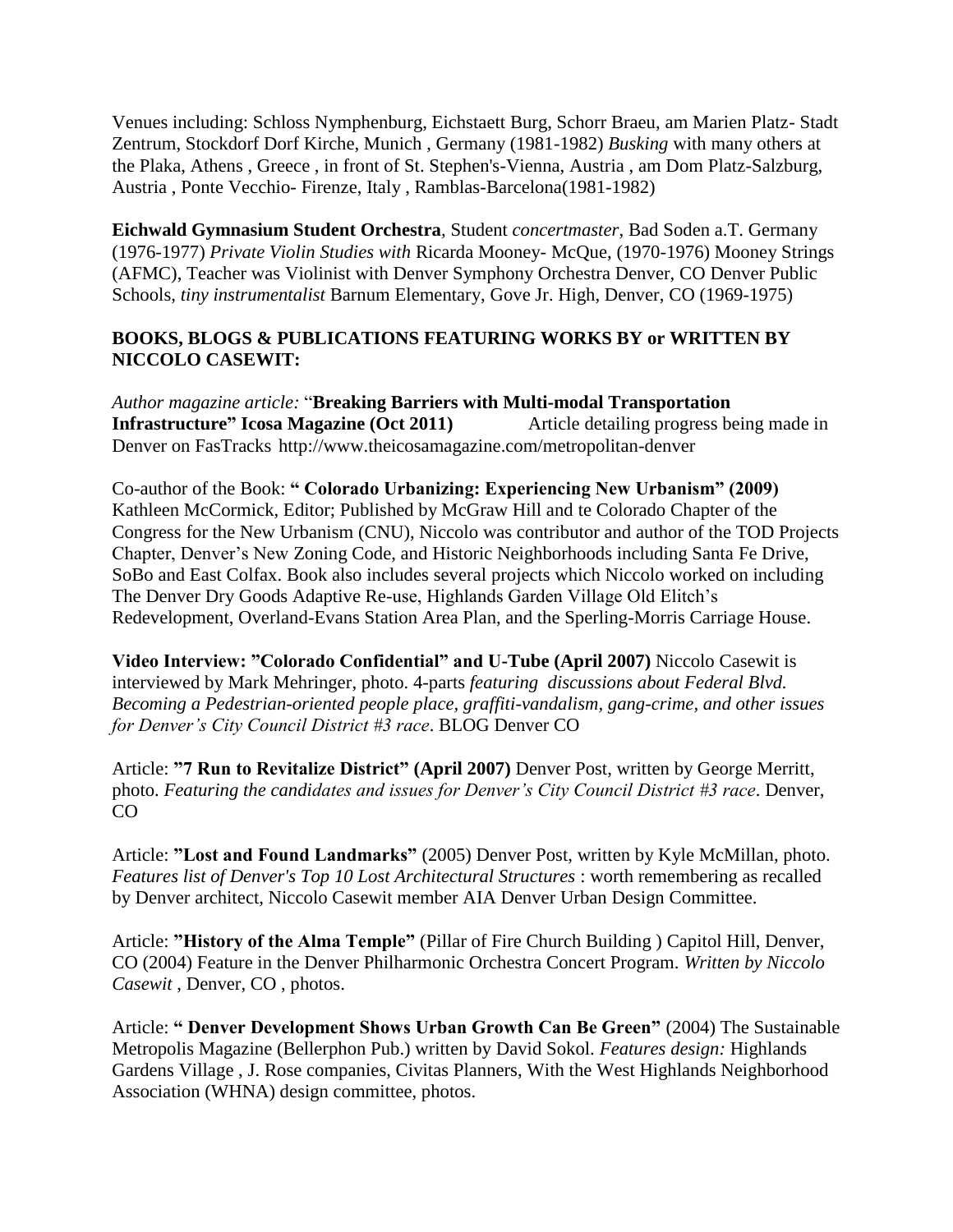Article**: " Durango Blazes a Trail"** (2003) Denver Post, written by Elextra Draper *Features*  Trails2000.org trail building in cooperation with "Carvon" mixed-use development, photos.

Article: **"Gondola's transit role expanding at resorts"** (2003) Denver Post written by Jason Blevins. *Features design* : Telluride gondola station/ system, Urban Design Group/Inc, photos.

Article: **"Congregate Housing offers independence in a communal setting:** (2002) Cape Cod Times, written by Robin Lord, *Features housing design:* Chatham Congregate by Shun Kanda Architects, Cambridge, MA .

Article: **Restored Belvidere Theatre Rings in the New Year"** (2000) Central City Register Call Written by Dan Mohr, *Features design* of theatre, With Mountain Design Group, Evergreen, CO, photos.

Article: **"Village People Thriving"** (1998) Denver Post, written by Jim Hughes, photos. *Features design* : Telluride gondola station/ system, with Urban Design Group/Inc, photos.

Book**: "Green Development"** (1998), John Wiley and Sons, Editor. Rocky Mountain Institute *Features design* : Old Elitch's Highlands ' Garden Village (HGV) participatory process. With West Highlands Neighborhood Association (WHNA) Elitch's design committee. Developer is Rose- Perry/AHDC Denver, CO

Article**: "Steven School Penthouse a lesson in creative Design"** (1997) Rocky Mountain News Written by Jeanne Thorne, *Features design:* Loft at the converted school, photos

With conversion developer Charles Nash, Denver. CO, photos. Book: **"Denver" Landmarks and Historic Districts,"** University Press Colorado , (1997) Written by Thomas J. Noel, *Features design* : description of the Stevens School , c. 1900. With conversion developer Charles Nash, Denver. CO

Book: **"Summer Adventures"** (1994) Collier Books-Macmillian , NY, NY. Written by Curtis Casewit, *Niccolo Casewit, contributor* : Chapter: "Be a Street Musician and Travel around the World"

Article: **"Finalists present Denver Central Library designs"** (1991) Rocky Mountain News Written by Mary Voelz Chandler, *Features design proposal* of Library with Urban Design Group/ Robert Stern Associates NY, NY, photos.

Article**: "Keepers of the Architecture"** (1991) Palm Beach Post, written by Ava Van de Water *Features design* : shingle style guest home Figulus 4, with Bolton Associates, Cambridge, MA, photos.

Book**: "al-Ukhaydar and the Crystal Palace "** (1991) Riad El-Rayes London Written by Rifat Chadirji, *Niccolo Casewit, researcher, discussant of a* theory of architecture form based on social need and available technology and resources *.*